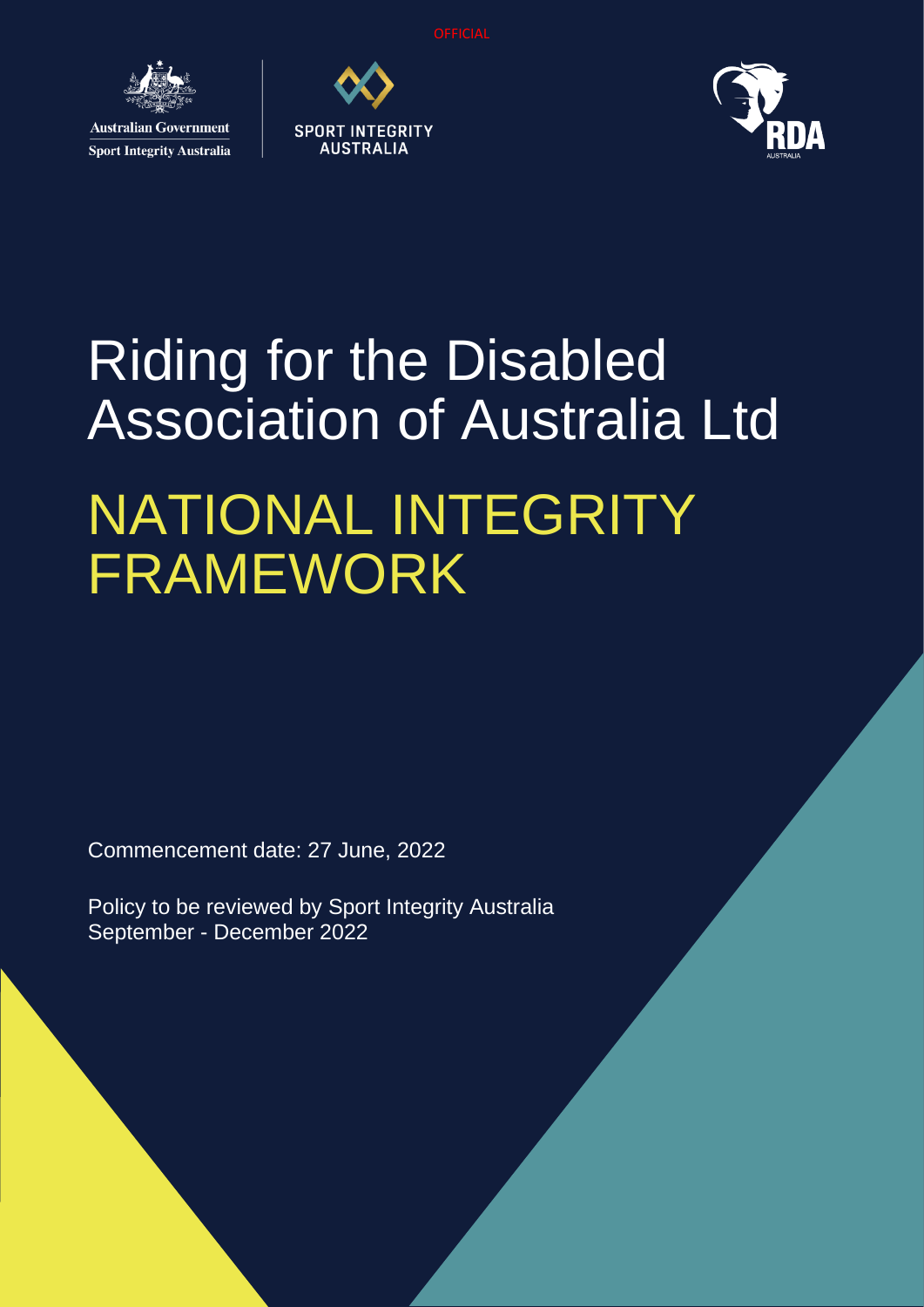

## **TABLE OF CONTENTS**

| 1.  | <b>Background</b>                                   | $\mathbf 3$             |
|-----|-----------------------------------------------------|-------------------------|
| 1.1 | Introduction                                        | 3                       |
| 1.2 | Definitions                                         | 3                       |
| 2.  | <b>Jurisdiction</b>                                 | 5                       |
| 2.1 | Who the Framework applies to                        | 5                       |
| 3.  | <b>Scope</b>                                        | 6                       |
| 3.1 | Scope                                               | 6                       |
| 4.  | <b>Prohibited Conduct</b>                           | 6                       |
| 4.1 | <b>Prohibited Conduct</b>                           | 6                       |
| 4.2 | <b>Additional matters</b>                           | 6                       |
| 5.  | RDAA's Responsibility to Manage Framework           | $\overline{\mathbf{r}}$ |
| 5.1 | Responsibility for the management of the Framework  | $\overline{7}$          |
| 5.2 | National Integrity Manager                          | 7                       |
| 5.3 | <b>Complaints Manager</b>                           | 8                       |
| 5.4 | Reporting to Sport Integrity Australia              | 8                       |
| 5.5 | Education                                           | 8                       |
| 5.6 | Recruitment of Employees and Volunteers             | 8                       |
| 6.  | <b>Additional Responsibilities</b>                  | 8                       |
| 6.1 | Relevant Organisation responsibilities              | 8                       |
| 6.2 | Relevant Person responsibilities                    | 9                       |
| 7.  | <b>Complaints, Disputes &amp; Discipline Policy</b> | $\boldsymbol{9}$        |
| 8.  | <b>Interpretation &amp; Other Information</b>       | 9                       |
| 8.1 | Application and Commencement                        | 9                       |
| 8.2 | Amendment                                           | 9                       |
| 8.3 | Inconsistency                                       | 9                       |
| 8.4 | Interpretation                                      | 9                       |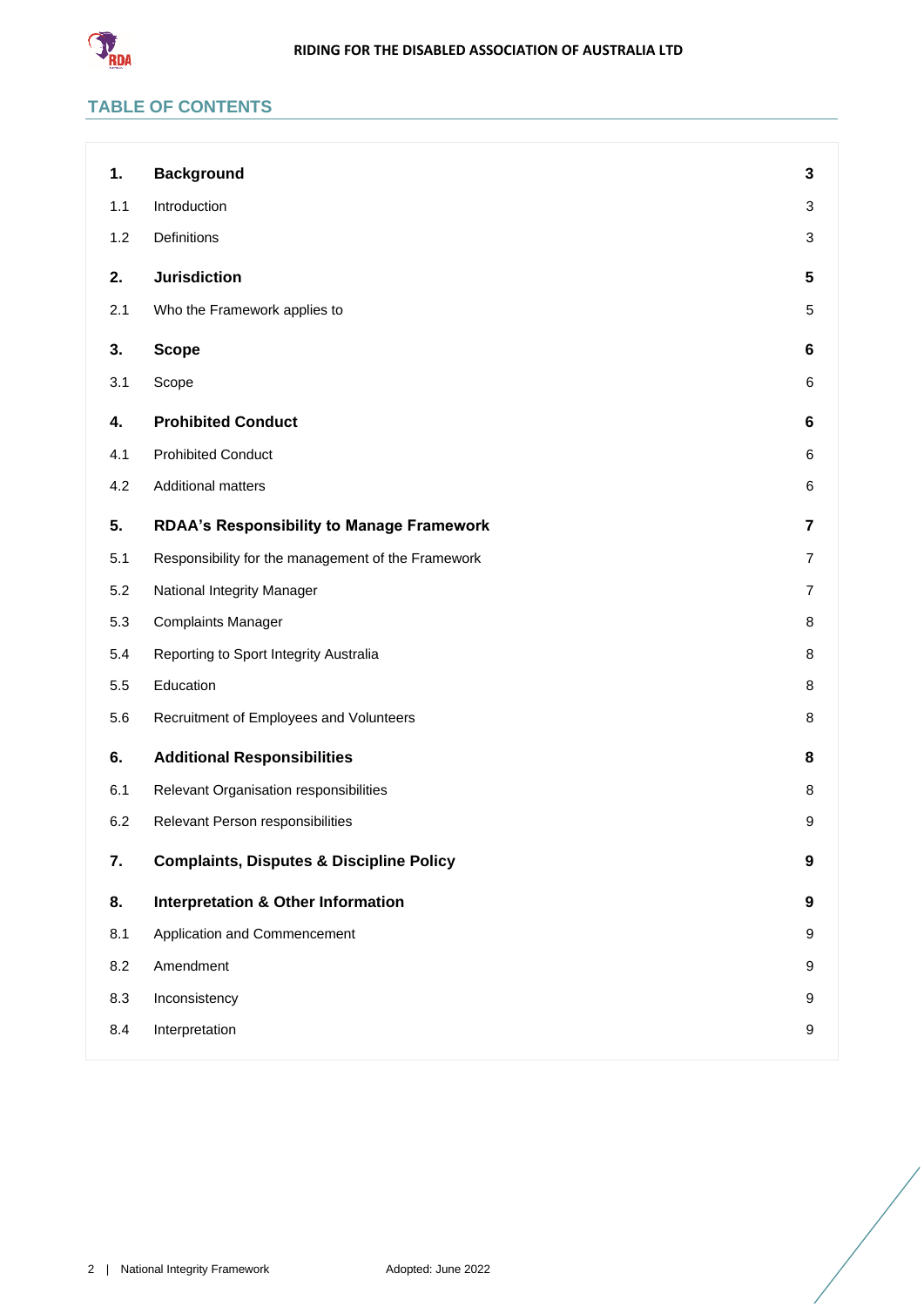

## <span id="page-2-0"></span>**1. Background**

#### <span id="page-2-1"></span>**1.1 Introduction**

- (a) The Riding for the Disabled Association of Australia (RDAA) National Integrity Framework applies to all Activities organised or authorised by RDAA or a Member Organisation and will be adopted in full by each Riding for the Disabled Organisation.
- (b) Sports integrity means the manifestation of the ethics and values that promote community confidence in sport. Threats to the integrity of sport includes the:
	- (i) manipulation of sporting competitions;
	- (ii) improper use of drugs and medicine in sport;
	- (iii) abuse of children and other persons in a sporting environment; and
	- (iv) failure to protect Members and other persons in a sporting environment, from bullying, intimidation, discrimination, or harassment.
- (c) RDAA seeks to take a proactive approach to mitigate the integrity threats to Riding for the Disabled in Australia and to provide a safe, fair, and trustworthy environment for all Participants at all levels of Riding for the Disabled.
- (d) The National Integrity Framework is one of RDAA's responses to the threats to the integrity of Riding for the Disabled and sets out the broad expectations for the conduct of all Participants in Riding for the Disabled, including procedures for managing, reporting, investigating and determining potential breaches of its Integrity Policies.

#### <span id="page-2-2"></span>**1.2 Definitions**

In the National Integrity Framework, the following words have the corresponding meaning:

**Activity** means a Riding for the Disabled contest, match, competition, event, or activity (including training), whether on a one-off basis or as part of a series, league, or competition, sanctioned or organised by RDAA or a Riding for the Disabled Organisation.

**Administrators** – **see 'Participant'.**

**Athletes** – **see 'Participant'.**

**Authorised Provider – see 'Relevant Organisation'.**

**Board** means the board of RDAA.

**Centres – see 'Relevant Organisation'.**

**CEO** means the chief executive officer of RDAA as appointed from time to time.

**Child** or **Children** means a child or young person, or two or more children or young persons, who is or are under the age of 18 years.

#### **Coaches** – **see 'Participant'.**

**Complaints, Disputes & Discipline Policy (CDDP)** means the policy adopted by RDAA under this Framework, for the handling and resolution of Complaints regarding Prohibited Conduct.

**Contractor** means any person or organisation engaged to provide services for or on behalf of RDAA or a Riding for the Disabled Organisation, and includes agents, advisers, and subcontractors of RDAA or a Riding for the Disabled Organisation and employees, officers, volunteers, and agents of a contractor or subcontractor.

**Disciplinary Measures** means any Provisional Action taken or Sanction imposed under the Complaints, Disputes and Discipline Policy, as defined in that policy.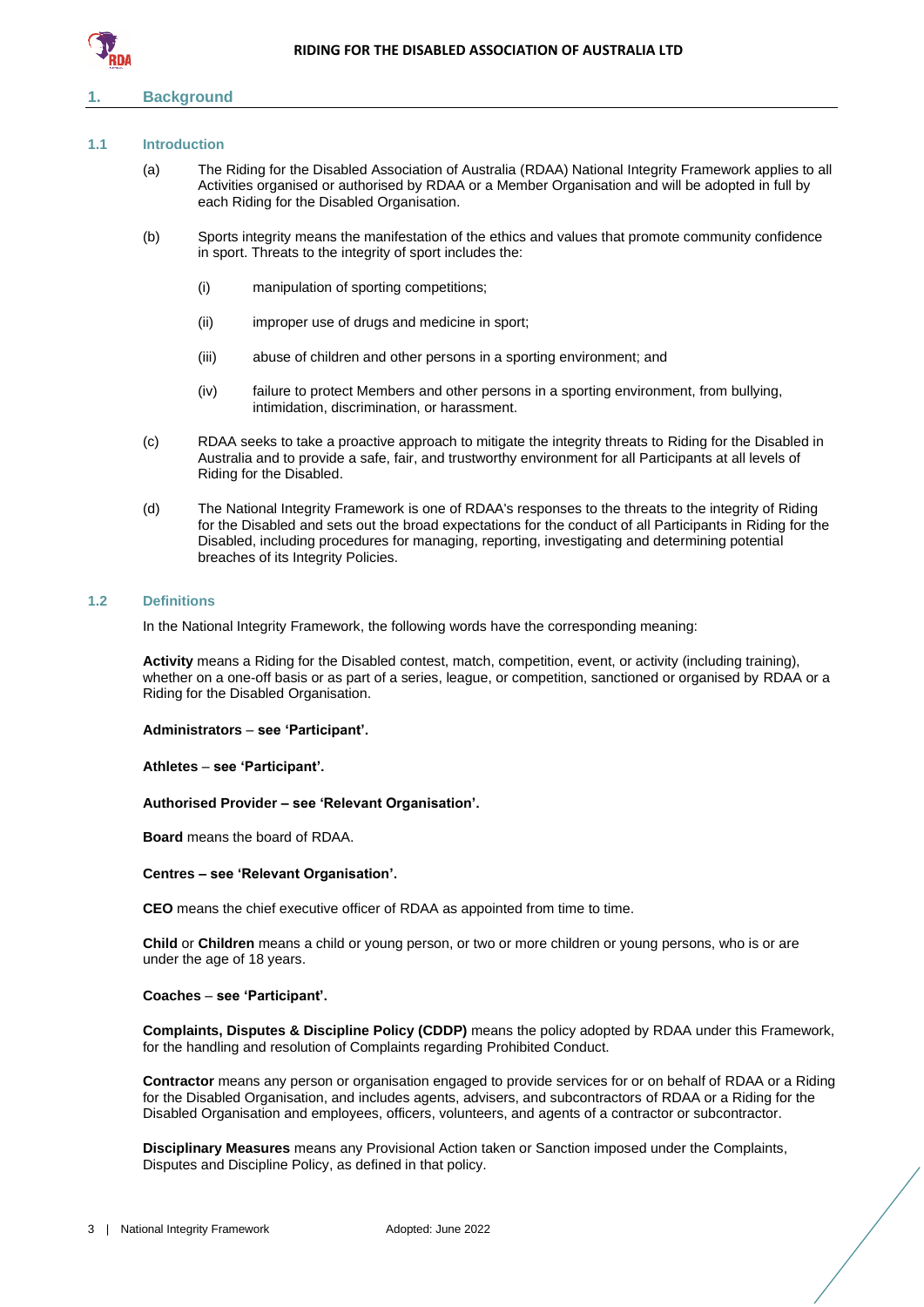

**Employee** means a person employed by RDAA or a Riding for the Disabled Organisation.

**Framework** means this National Integrity Framework document, including any schedules and annexures.

**Integrity Policy** means the following RDAA sports integrity-related policies adopted under this Framework:

- (a) This Framework document;
- (b) Child Safeguarding Policy;
- (c) Competition Manipulation and Sport Wagering Policy;
- (d) Improper Use of Drugs and Medicine Policy;
- (e) Member Protection Policy; and
- (f) Complaints, Disputes and Discipline Policy.

#### **Individual Member** – **see 'Member'.**

**Integrity Unit** means RDAA's national integrity unit, as established under clause [5.1.](#page-6-1)

**Member** means a member of RDAA or a Riding for the Disabled Organisation under its constitution, including:

- (a) **Member Organisations**, which means each company or incorporated association that is a member of RDAA including each:
	- (i) Full Member State
	- (ii) Associate Member
- (b) **Individual Members**, which means individuals who are individuals registered with a Member **Organisation**
- (c) **Honorary Life Members**, which means an individual who has provided distinguished service to RDA Australia or the RDA Organisation.

#### **Member Organisations** – **see 'Member'.**

**National Integrity Manager** means the person responsible for RDAA's Integrity Unit and for the implementation, management, reporting and review of this Framework.

#### **Officials** – **see 'Participant'**.

#### **Participant** means:

- (a) Athletes who are registered with or entitled to participate in a Riding for the Disabled Organisation or a RDAA Activity
- (b) Coaches appointed to train an Athlete or Team in a Riding for the Disabled Organisation or RDAA Activity
- (c) Administrators who have a role in the administration or operation of a Riding for the Disabled Organisation or RDAA, including owners, directors, committee members or other persons
- (d) Officials including referees, umpires, technical officials, or other officials appointed by a Riding for the Disabled Organisation, RDAA or any league, competition, series, Centre or Team sanctioned by RDAA
- (e) Support Personnel who are appointed in a professional or voluntary capacity by a Riding for the Disabled Organisation, RDAA or any league, competition, series, Centre or Team sanctioned by RDAA including sports science sports medicine personnel, team managers, agents, selectors, and team staff members.

**Prohibited Conduct** means the conduct proscribed by this Framework and the Integrity Policies.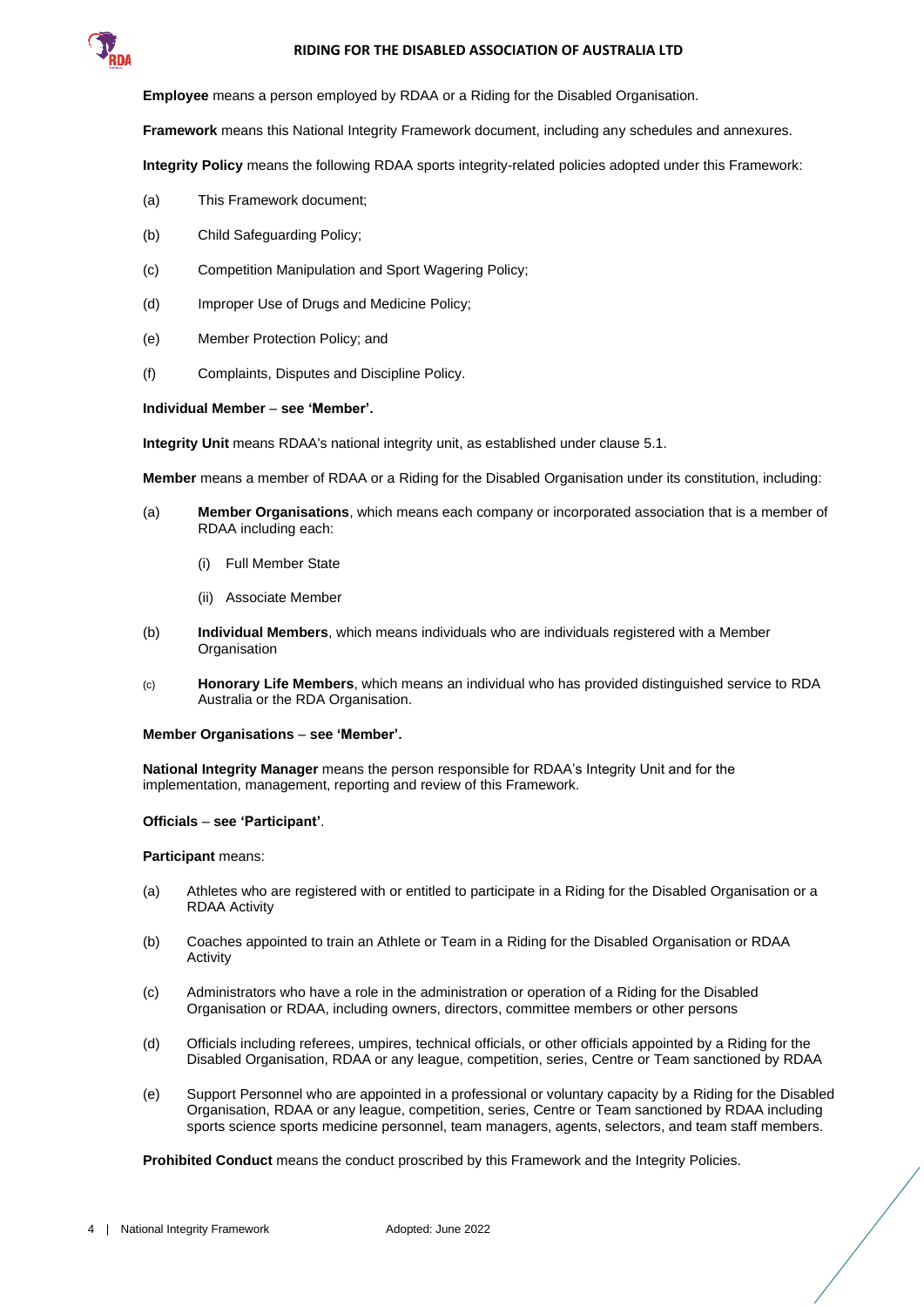

**Relevant Organisation** means any of the following organisations:

- (a) **RDAA**
- **(b) Member Organisation see 'Member'.**
- (c) **Riding for the Disabled Organisation**, which means and includes:
	- (i) **Member Organisations** see 'Member';
	- (ii) **Centres**, which means any Riding for the Disabled affiliated entity that provides an Activity to Participants; and
	- (iii) **Authorised Providers**, which means any non-Member organisations authorised to conduct Activities sanctioned by RDAA or a Member Organisation:
- (d) **Team**, which means a collection or squad of athletes who compete and/or train in Riding for the Disabled and/or the Activity; and
- (e) Any other organisation who has agreed to be bound by this Framework/the Integrity Policies.

**Relevant Person** means any of the following persons:

- (a) **Individual Member see 'Member'**;
- (b) **Participant;**
- (c) **Employee;**
- (d) **Contractor;**
- (e) **Volunteer**, which means any person engaged by RDAA or a Riding for the Disabled Organisation in any capacity who is not otherwise an Employee or Contractor, including directors and office holders, coaches, officials, administrators and team and support personnel; and
- (f) Any other individual who has agreed to be bound by this Framework/the Integrity Policies.

**Riding for the Disabled** means the sport of horse riding for people with a disability, as governed by RDAA and the Federation of Horse in Education and Therapy International (HETI) from time to time.

**Riding for the Disabled Organisation** – **see 'Relevant Organisation'.**

**Support Personnel** – **see 'Participant'.**

**Team – see 'Relevant Organisation'.** 

**Volunteer** – **see 'Relevant Person'.** 

#### <span id="page-4-0"></span>**2. Jurisdiction**

#### <span id="page-4-1"></span>**2.1 Who the Framework applies to**

- (a) This Framework applies to and binds all Relevant Persons and Relevant Organisations as set out in the Integrity Policies.
- (b) Employees are expected to abide by the terms of this Framework as a reasonable and lawful direction of RDAA or the Riding for the Disabled Organisation they are employed by (as relevant) as their employer.
- (c) RDAA and Riding for the Disabled Organisations must ensure that all Contractors and Volunteers are contractually bound to abide by the terms of this Framework.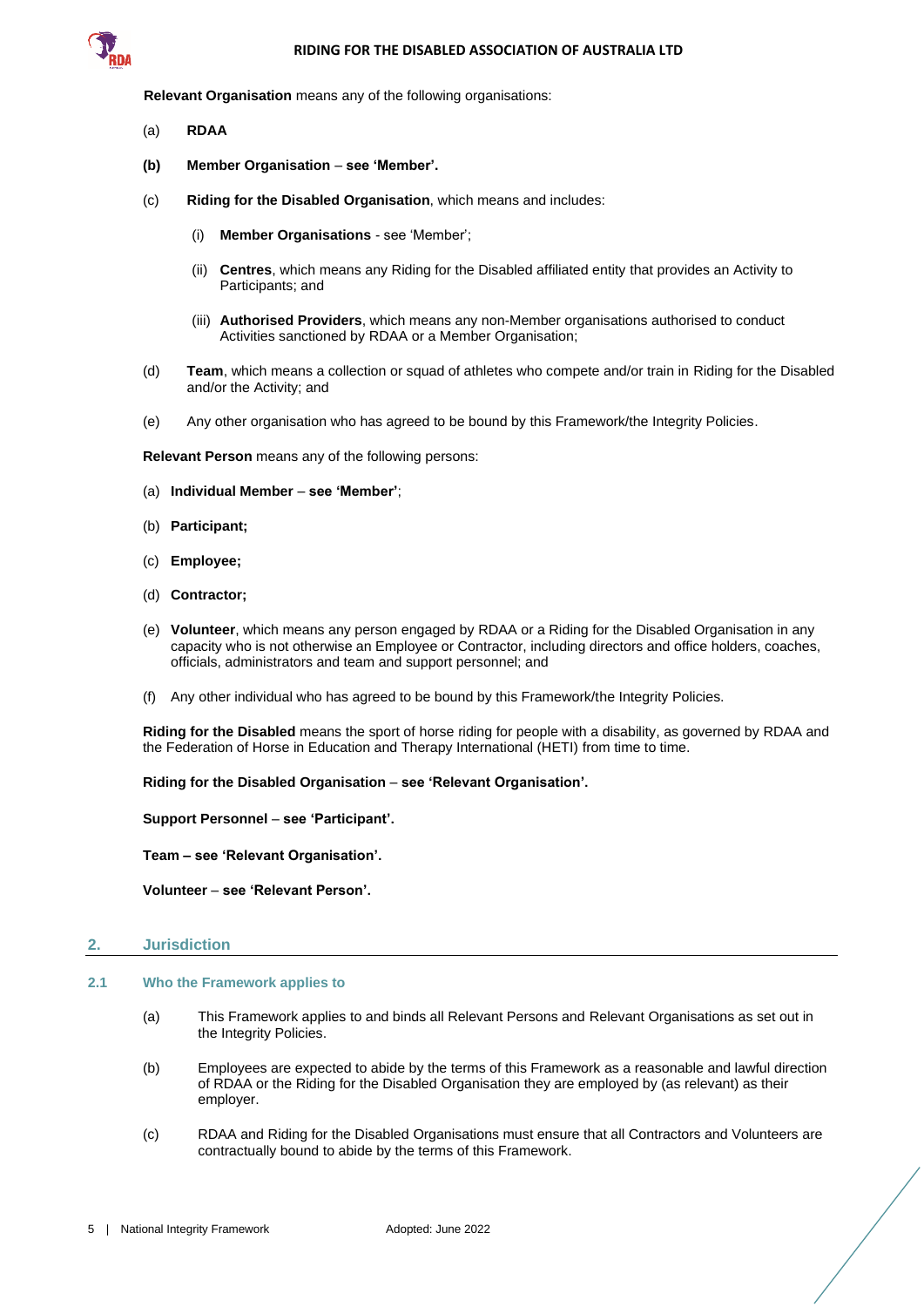

- (d) By participating in an Activity, a Participant is deemed to have agreed to be bound by the Framework.
- (e) Any person or organisation who:
	- (i) has had a complaint made against them under the Complaints, Disputes and Discipline Policy; and
	- (ii) was bound by the Framework at the time the complaint was made or when they became aware that a complaint may be made;
	- (iii) would, for any reason, otherwise have ceased to be bound by this Framework at any time after the complaint was made or when they became aware that the complaint may be made,

remains bound by the Framework in respect of the complaint and any related complaint until the complaints process has been finalised in accordance with the Complaints, Disputes and Discipline Policy.

## <span id="page-5-0"></span>**3. Scope**

## <span id="page-5-1"></span>**3.1 Scope**

- (a) The National Integrity Framework comprises this Framework document and the Integrity Policies.
- (b) Nothing in this Framework limits the rights or obligations of any person under any other RDAA policy, code of conduct or other relevant agreement.
- (c) This Framework does not override or limit the application of any laws of Australia or a state/territory.
- (d) The 'Summary' at the start of each Integrity Policy is not intended to be and should not be construed in any way as a complete and comprehensive overview of the relevant Integrity Policy. To the extent of any inconsistency, the operative provisions of the relevant Integrity Policy prevail.

## <span id="page-5-2"></span>**4. Prohibited Conduct**

## <span id="page-5-3"></span>**4.1 Prohibited Conduct**

In addition to the Prohibited Conduct proscribed by the Integrity Policies, a Relevant Person or Relevant Organisation commits a breach of this Framework when they:

- (a) fail to report any Prohibited Conduct, as defined under this Framework or an Integrity Policy, to Sport Integrity Australia (or otherwise in accordance with the requirements of the relevant Integrity Policy) as soon as reasonably practicable;
- (b) deliberately or wilfully withhold information in relation to any possible Prohibited Conduct;
- (c) fail to provide further information or documentation as requested as part of a Complaint Process under this Framework, including a failure to fully and in good faith participate in an interview;
- (d) fail to comply with or enforce Disciplinary Measures imposed under the Complaints, Disputes and Discipline Policy; or
- (e) knowingly provide any inaccurate and/or misleading information during the course of any investigation or proceedings under this Framework.

## <span id="page-5-4"></span>**4.2 Additional matters**

(a) Where conduct may constitute 'Prohibited Conduct' under this Framework or any Integrity Policy but is a Protected Disclosure with respect to RDAA, it must be dealt with under RDAA's whistleblower policy.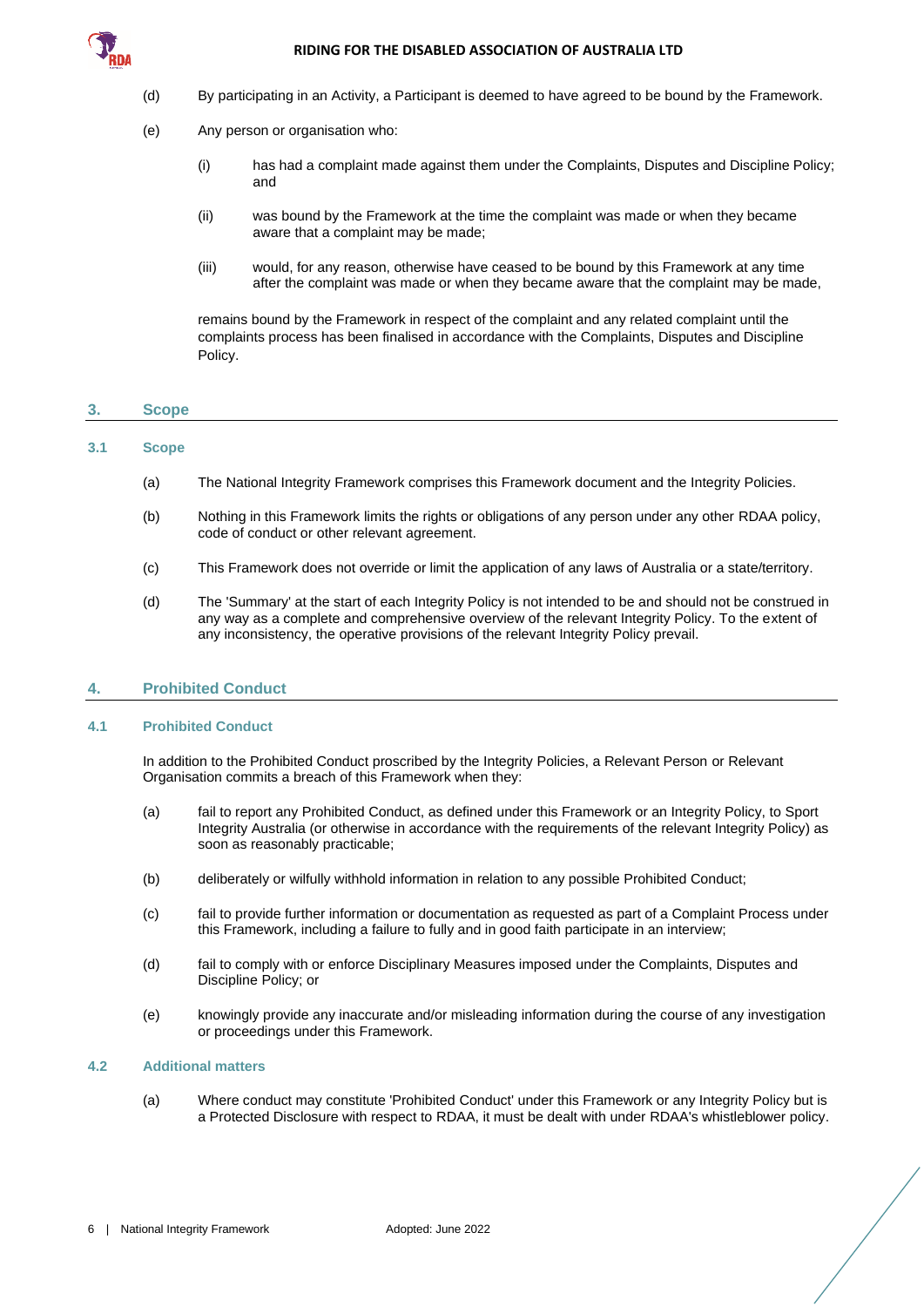

- (b) The Australian National Anti-Doping Policy will prevail to the extent of any inconsistency with this Framework in all instances. Any allegation relating to a breach or possible breach of Australian National Anti-Doping Policy will be dealt with under that policy.
- (c) Nothing in this Framework or the Integrity Policies prevents the RDAA Board from referring any alleged Prohibited Conduct or criminal conduct to a relevant law enforcement agency.

## <span id="page-6-0"></span>**5. RDAA's Responsibility to Manage Framework**

## <span id="page-6-1"></span>**5.1 Responsibility for the management of the Framework**

- (a) RDAA will ensure that it has an Integrity Unit<sup>1</sup>, headed by a National Integrity Manager who shall report, directly or indirectly, to the Board.
- (b) The National Integrity Manager is responsible for the implementation, management, reporting and review of this Framework within RDAA.
- (c) RDAA will ensure that it appoints a Complaints Manager<sup>2</sup> for the purposes of the Complaints, Disputes and Discipline Policy.

## <span id="page-6-2"></span>**5.2 National Integrity Manager**

The National Integrity Manager will:

- (a) be responsible for the supervision and administration of this Framework, the Integrity Policies and the associated education programs;
- (b) monitor the compliance of any Sanctions;
- (c) act in a professional, discreet, and confidential manner in undertaking the obligations of their role under this Framework;
- (d) be responsible for ensuring that this Framework and the Integrity Policies are regularly reviewed, and any required amendments are approved by the RDAA Board; and
- (e) will provide the RDAA Board with regular reports of:
	- (i) information relating to Alleged Breaches and Prohibited Conduct under the Integrity Policies;
	- (ii) the operation of and overall compliance with the Integrity Policies; and
	- (iii) any education programs that Participants have been required to undertake.

 $\overline{\phantom{a}}$ 

<sup>1</sup> The size of the Integrity Unit is to be determined by the NSO based on the volume, nature, and seriousness of integrity issues within its sport and available financial resources. For the avoidance of doubt, the Integrity Unit may, if appropriate, solely comprise the National Integrity Manager.

<sup>2</sup> RDAA may appoint the same person to be both the Complaints Manager and the National Integrity Manager.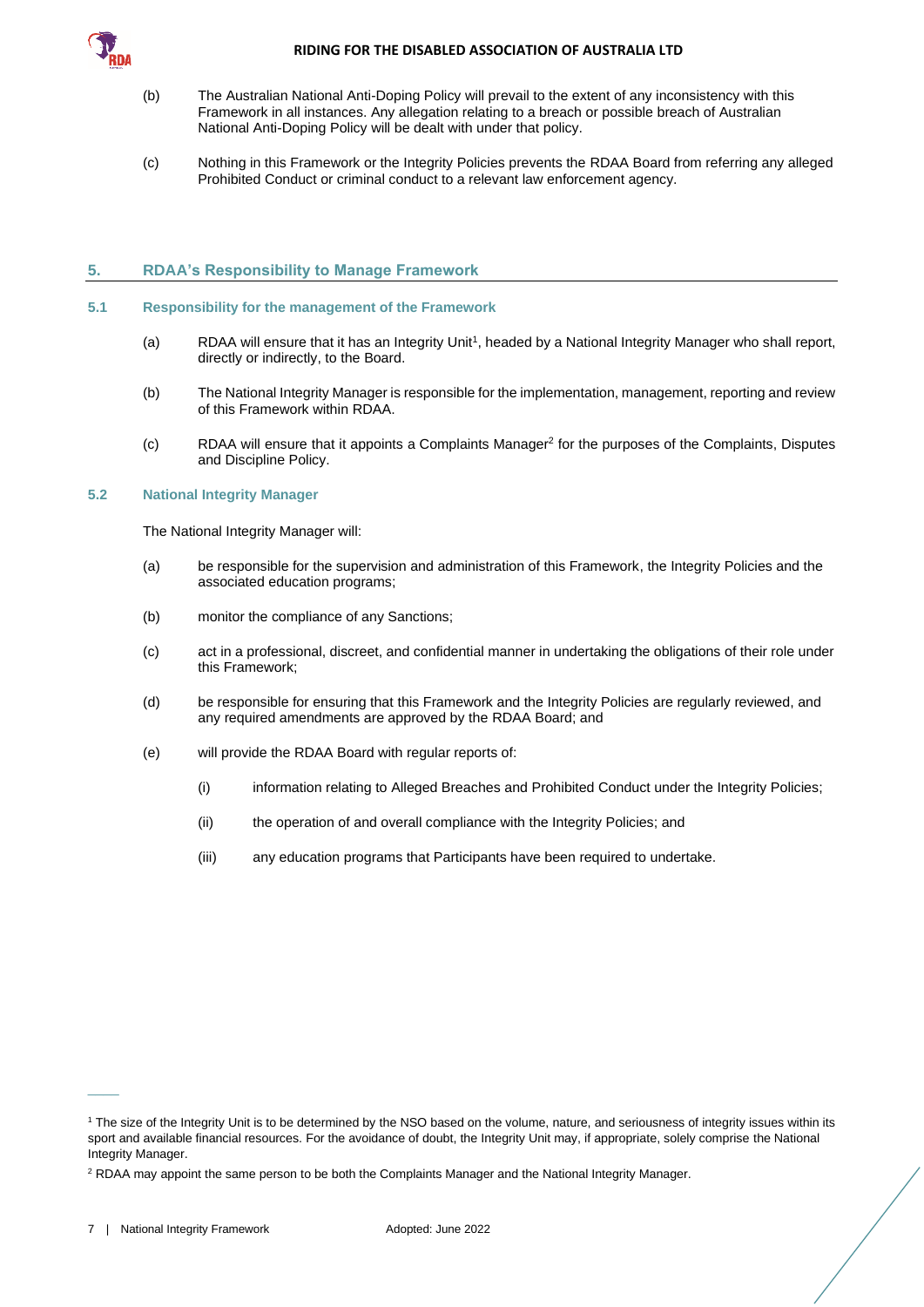

#### <span id="page-7-0"></span>**5.3 Complaints Manager**

The Complaints Manager will be the point of contact between RDAA and Sport Integrity Australia in relation to the functions of the Complaints, Disputes and Discipline Policy and will have such responsibilities as set out in that policy.

#### <span id="page-7-1"></span>**5.4 Reporting to Sport Integrity Australia**

RDAA must ensure that they report all matters to Sport Integrity Australia as required by the Integrity Policies, which includes:

- (a) any alleged Prohibited Conduct or criminal conduct that RDAA has referred/reported to a relevant law enforcement agency;
- (b) any information required to be reported or notified to Sport Integrity Australia under the Competition Manipulation and Sports Wagering Policy; and
- (c) the outcome of any Resolution Process under the Complaints, Disputes and Discipline Policy.

## <span id="page-7-2"></span>**5.5 Education**

- (a) With the support of Sport Integrity Australia, RDAA will plan, implement, and maintain an education strategy that incorporates material addressing the matters covered by each Integrity Policy.
- (b) The National Integrity Manager will, from time to time, direct certain Participants to undertake education programs, which will be relevant and proportionate to their level of participation in Riding for the Disabled and the associated integrity risks.

#### <span id="page-7-3"></span>**5.6 Recruitment of Employees and Volunteers**

- (a) RDAA and Riding for the Disabled Organisations should conduct any appropriate background checks required by an Integrity Policy for prospective Employees, Contractors and Volunteers to screen for prior conduct that would constitute a breach of this Framework or the Integrity Policies.
- (b) RDAA and Riding for the Disabled Organisations should undertake induction processes for Employees, Contractors and Volunteers that incorporate familiarisation with this Framework and the Integrity Policies, and other sports integrity education and training as determined by RDAA from time to time.

#### <span id="page-7-4"></span>**6. Additional Responsibilities**

#### <span id="page-7-5"></span>**6.1 Relevant Organisation responsibilities**

In addition to that required under the Integrity Policies, RDAA and Member Organisations shall:

- (a) implement and comply with this Framework;
- (b) ensure that all other policies, rules, and programs that apply to Relevant Persons and Relevant Organisations are consistent with this Framework;
- (c) use its best efforts to assist Relevant Persons and Relevant Organisations to fulfil their responsibilities under this Framework;
- (d) publish, distribute, and promote this Framework and the Integrity Policies (and any updates from time to time) and shall be responsible for making such documents available and accessible to Relevant Persons and Relevant Organisations; and
- (e) ensure its Employees and contractors act in a discreet and confidential manner in discharging their obligations under this Framework.
- (f) recognise any Sanction imposed under this Framework;
- (g) take all necessary steps to enforce any Sanction imposed under this Framework;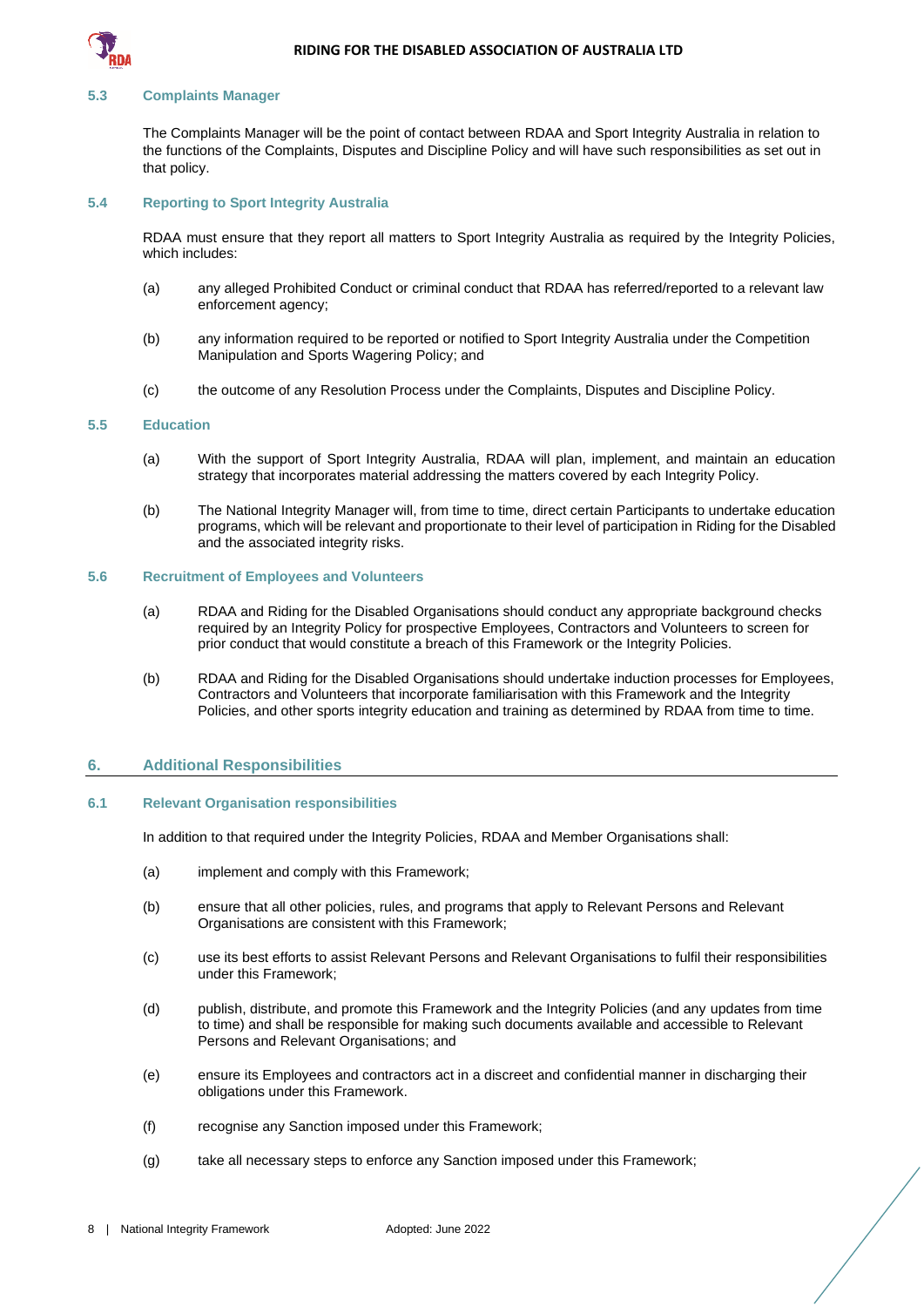

(h) assist in any investigation or proceedings regarding any Prohibited Conduct and ensure that they do not knowingly provide any inaccurate and/or misleading information during the course of any investigation or proceedings.

## <span id="page-8-0"></span>**6.2 Relevant Person responsibilities**

In addition to that required under the Integrity Policies, Relevant Persons shall:

- (a) make themselves aware of the contents of this Framework;
- (b) comply with all relevant provisions of the Framework;
- (c) comply with any decisions and/or Sanctions imposed under the Framework.
- (d) undertake sports integrity education as directed by the National Integrity Manager;
- (e) assist in any investigation or proceedings regarding any Prohibited Conduct and ensure that they do not knowingly provide any inaccurate and/or misleading information during the course of any investigation or proceedings.

## <span id="page-8-1"></span>**7. Complaints, Disputes & Discipline Policy**

The Complaints, Disputes and Discipline Policy applies to any alleged Prohibited Conduct, including reports of breaches, of this Framework or any Integrity Policy.

## <span id="page-8-2"></span>**8. Interpretation & Other Information**

## <span id="page-8-3"></span>**8.1 Application and Commencement**

- (a) This Framework is approved by the Board.
- (b) This Framework:
	- (i) commences on the date outlined on the front cover (**Commencement Date**);
	- (ii) is subject to RDAA's constitution and if there is any inconsistency, the constitution will prevail; and
	- (iii) when in force, is binding on all those listed in clause [2.1.](#page-4-1)

#### <span id="page-8-4"></span>**8.2 Amendment**

- (a) The Board may amend this Framework and the Integrity Policies from time to time at the direction of Sport Integrity Australia and such amendments will be effective on the date specified by the Board.
- (b) Member Organisations must adopt this Framework, including any amendments, in full and without amendment, as a policy under their constitution, within three (3) months of the date it is adopted by RDAA.

#### <span id="page-8-5"></span>**8.3 Inconsistency**

This Framework applies to each Integrity Policy. When interpreting an Integrity Policy, any provisions of that Integrity Policy inconsistent with this Framework apply to the extent of that inconsistency.

## <span id="page-8-6"></span>**8.4 Interpretation**

The following rules of interpretation apply to the Framework and each Integrity Policy:

(a) Headings are for convenience only and shall not be deemed part of the substance of the document or to affect in any way the language of the provisions to which they refer.